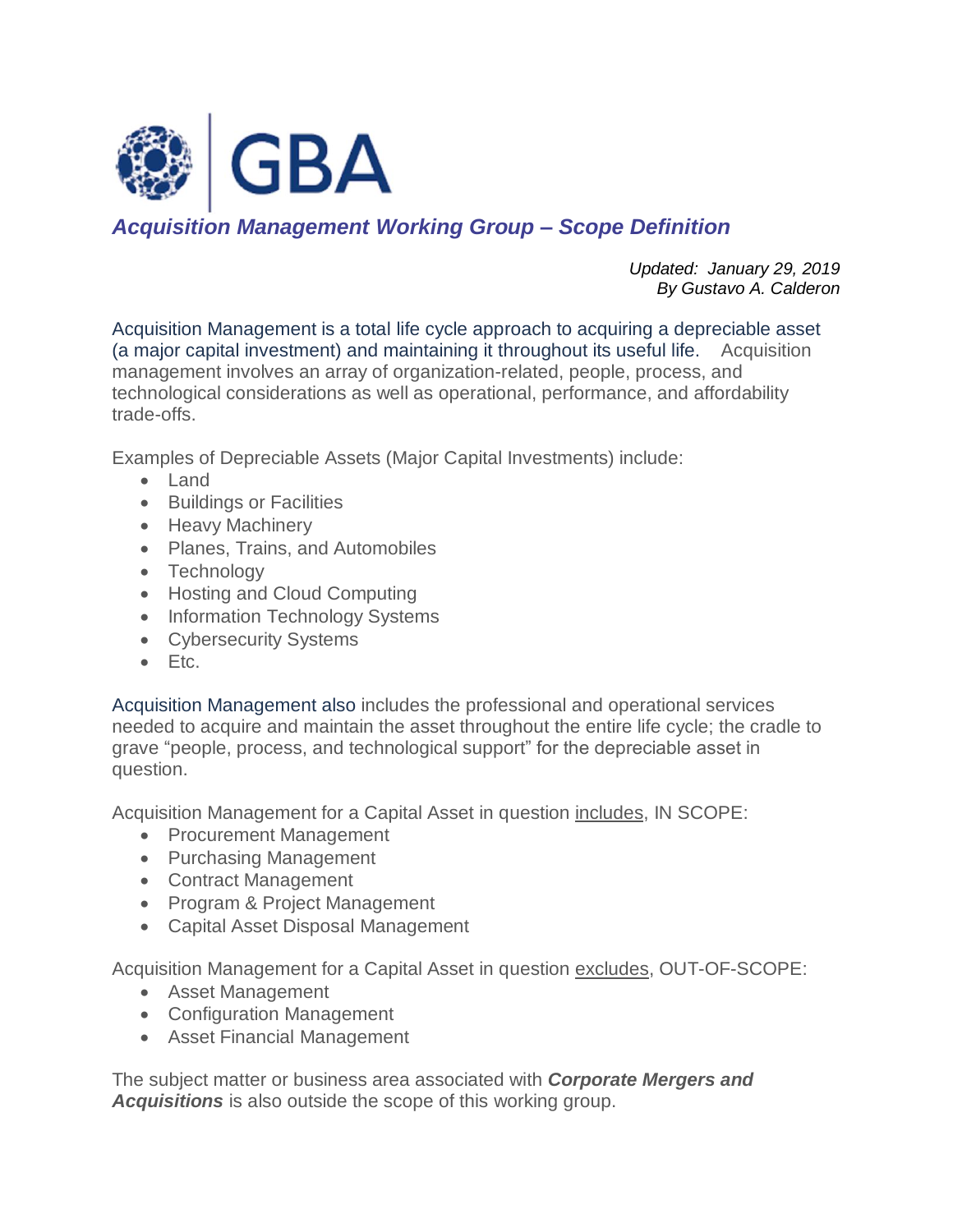For the purposes of this working group, we shall deem *Acquisition* and *Procurement* to be synonymous terms.

So, given the definition and scope of *Acquisition Management* provided herein this working group will focus on:

- (1) Identifying opportunities for improving Acquisition Management processes anywhere along its life cycle for an organization (or institution) in the USA or abroad, private or public, provided the organization is engaged in obtaining, maintaining, and disposing of capital assets.
- (2) Developing technological solutions that employ Blockchain, DLT, and related technologies.
- (3) Supporting the implementation of "real" as opposed to "sandbox" Acquisition Management Process Improvement Projects vis-à-vis the use blockchainenabled solutions that incorporate these 4 tenets:
	- a. Decentralized,
	- b. Trustless,
	- c. Transparent, and
	- d. Permissionless

## *Continued Next Page*